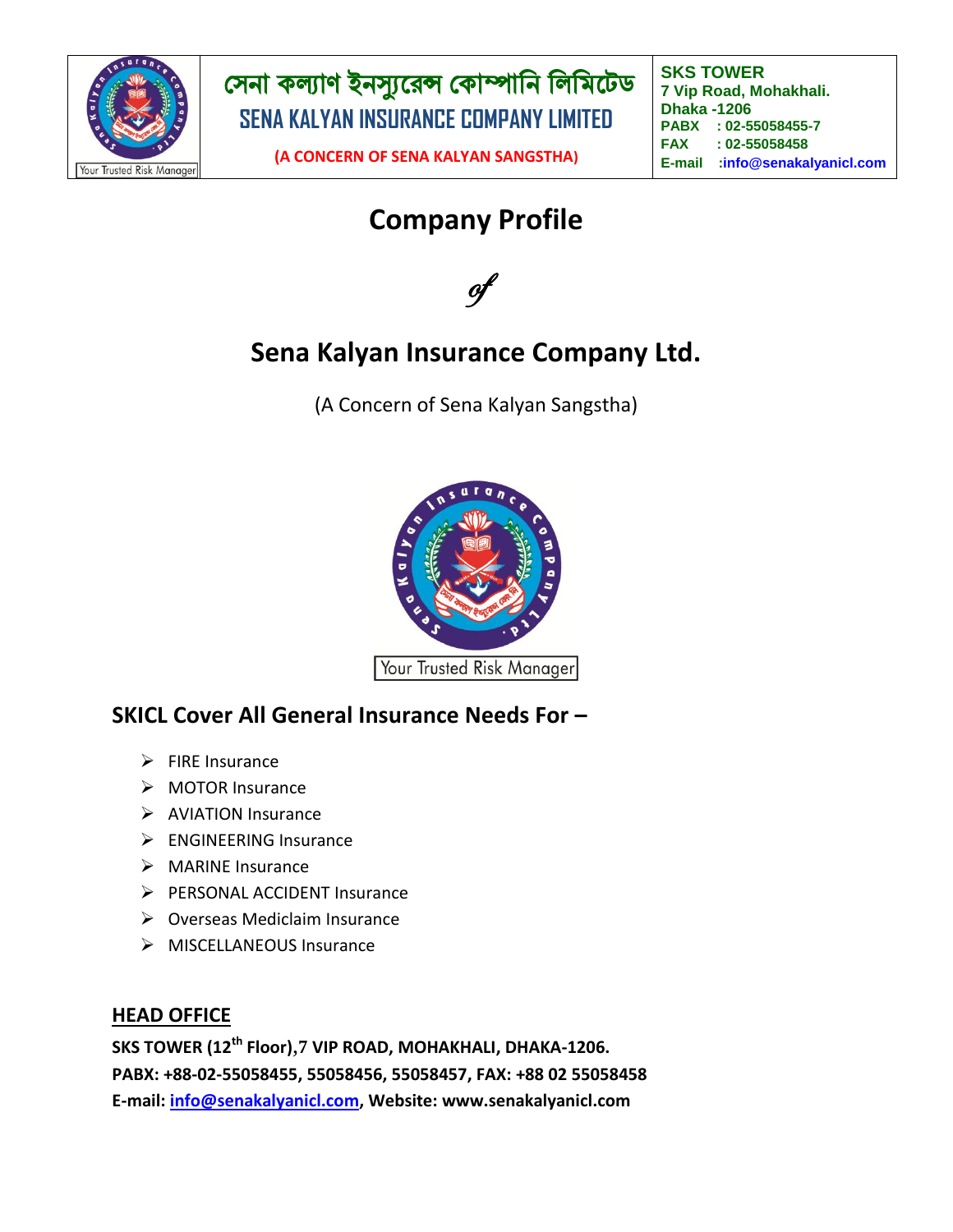

**(A CONCERN OF SENA KALYAN SANGSTHA)**

**SKS TOWER 7 Vip Road, Mohakhali. Dhaka -1206 PABX : 02-55058455-7 FAX : 02-55058458 E-mail :info@senakalyanicl.com : info@senakalyanicl.com**

### **The Company-Overview**

Sena Kalyan Insurance Company is a concern of Sena Kalyan Sangstha (SKS) of Bangladesh Armed Forces. Born through the Great War of Liberation, Bangladesh Armed Forces have earned a time tested confidence of the peoples of the country and with that sky high image, Sena Kalyan Insurance Company Limited is designed to serve all sections of the people by upholding the principles of transparent perception and corporate practices in the field of insurance. This new member of the Insurance Industry of Bangladesh commenced its business since 10 September 2013 and by the end of 2020, it has already emerged as a viable and very promising general insurance company in the country .The shareholding structure of the company is institutional, which is unique in our industry. The Board of Directors is composed of ex-officio senior military officers .The Chairman of the Board is a serving Major General of Bangladesh Army, who is also the chairman of Sena Kalyan Sangstha. All the shares of the company is owned by Sena Kalyan Sangstha, which is regarded as one of the viable business organizations in Bangladesh: This feature is a special point of trust and confidence of our valued partners. The Chief of Army Staff of Bangladesh Army is the chairman of the Board of Trustee and thus it adds value to our transparent dealing with the valued partners. It is worth mentioning here that we are the insurer of US Bangla Airlines and very promptly handled the claims of 2018 US-Bangla crash in Nepal. Being the youngest member of Bangladesh Insurance Industry, this company has already got approval to be listed with Bangladesh Securities and Exchange Commission.

## **Vision, Mission and Core Values**

**Vision:** Sena Kalyan Insurance Company Limited will strive towards upholding the principles of transparent perception and corporate practices thus turning it to be a viably profitable insurance company in the country.

**Mission:** To pursue ongoing endeavors to become a leading insurance company by providing innovative products and customer friendly services through highly motivated team of dedicated professionals and ensure profit for the sponsors and shareholders.

#### **Core Values:**

- **TRUST**
- **INTEGRITY**
- **PROFESSIONALISM**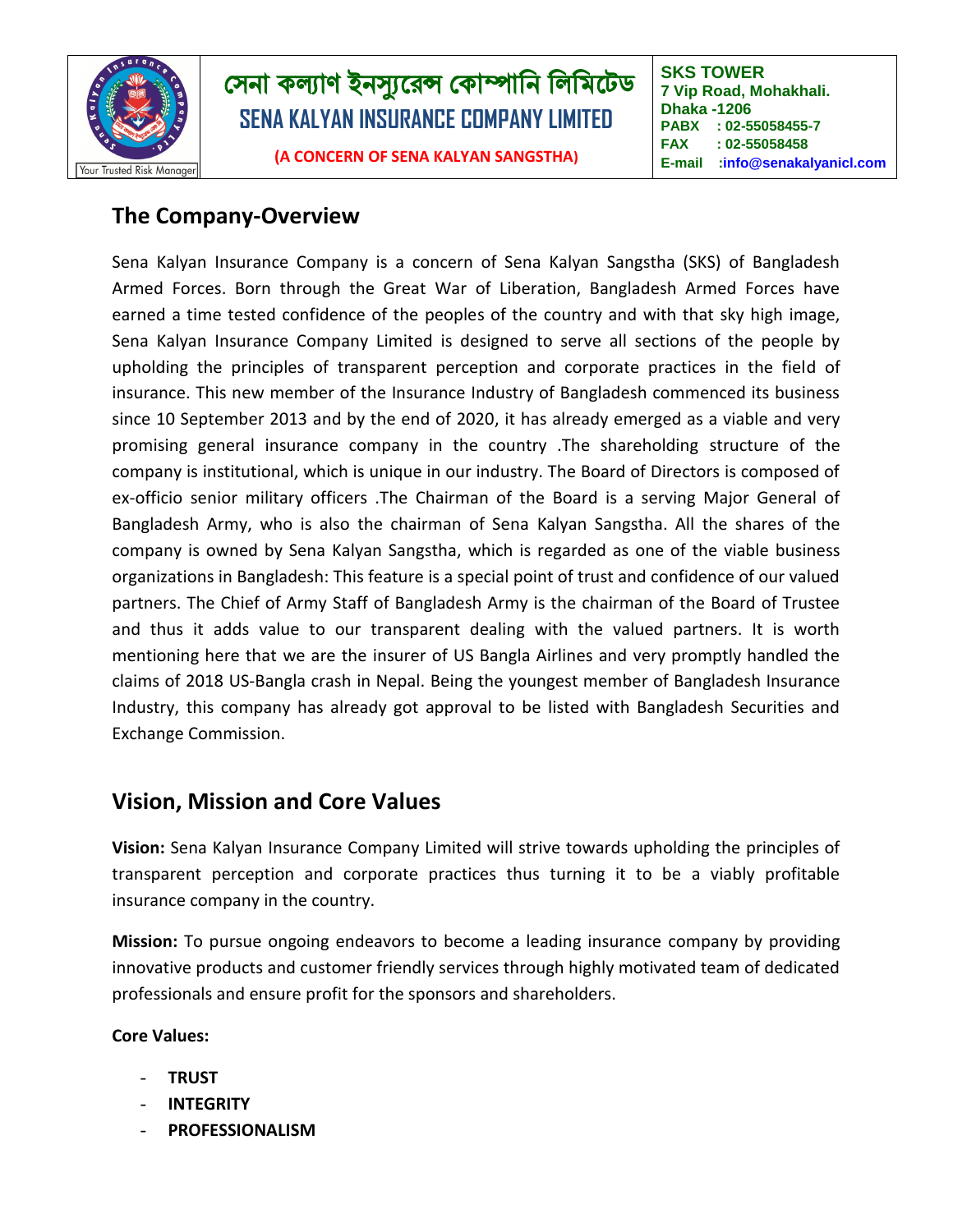

**SKS TOWER 7 Vip Road, Mohakhali. Dhaka -1206 PABX : 02-55058455-7 FAX : 02-55058458 E-mail :info@senakalyanicl.com : info@senakalyanicl.com**

## **Chairman of the Board:**

Founder Chairman – **Maj Gen Md Shamsul Haque,psc**

#### **Followed by :**

- $\downarrow$  Maj Gen Abul Kalam Md Humayun Kabir,ndu,psc
- ↓ Maj Gen Md Zahidur Rahman,ndu,afwc,psc,G+
- **↓** Maj Gen Firoz Hasan,ndu,psc
- **↓** Maj Gen Sajjadul Haque, BSP, SUP, afwc, psc
- **Major General Mohammed Saidul Islam, ndc, psc** (current chairman)

#### **BOARD OF DIRECTORS:**

| Chairman      |               | : Major General Mohammed Saidul Islam, ndc, psc |
|---------------|---------------|-------------------------------------------------|
| Vice Chairman |               | : Air Cdre M Moyeenuddin, ndc, afwc, psc        |
| Member        | $\mathcal{L}$ | Brig Gen Mirza Md Enamul Haque, ndc             |
| Member        |               | : Brig Gen M A Mohy, psc, PEng                  |
| Member        |               | Brig Gen Md Mustafa Kamal, SGP                  |
| Member        |               | : Brig Gen Md Jamal Hossain, ndc, afwc, psc     |
| Member        | $\mathcal{L}$ | Brig Gen Md Shaheen Iqbal, afwc, psc            |
| Member        |               | : M.M Mostafa Bilal (Independent Director)      |
| Member        |               | : Ahamed Ihteyaz Thamid (Independent Director)  |
| Member        |               | Brig Gen Shafique Shamim, psc (Retd)            |

#### **EXECUTIVES OF THE HEAD OFFICE**

| <b>Chief Executive Officer</b>          |                      | : Brig Gen Md Shafique Shamim, psc (retd), cii (crt) |  |  |
|-----------------------------------------|----------------------|------------------------------------------------------|--|--|
| <b>Head of Marketing Department</b>     |                      | Lt Col AKM Nazimul Islam psc (Retd)                  |  |  |
| <b>Head of Underwriting Department</b>  |                      | Mr. Pronab Kumar Saha                                |  |  |
| <b>Head of Accounts Department</b>      |                      | Mr. Maloy Kumar Saha                                 |  |  |
| Head of HR & Admin                      | $\ddot{\phantom{a}}$ | Sqn Ldr Md. Mostafa Zaman (retd)                     |  |  |
| Head of Claim & Re-insurance Department | $\mathbb{R}^2$       | Mr. Tajul Islam                                      |  |  |
| Head of IT Department                   |                      | Engr. Mohammad Shakhawat Hossain                     |  |  |
|                                         |                      |                                                      |  |  |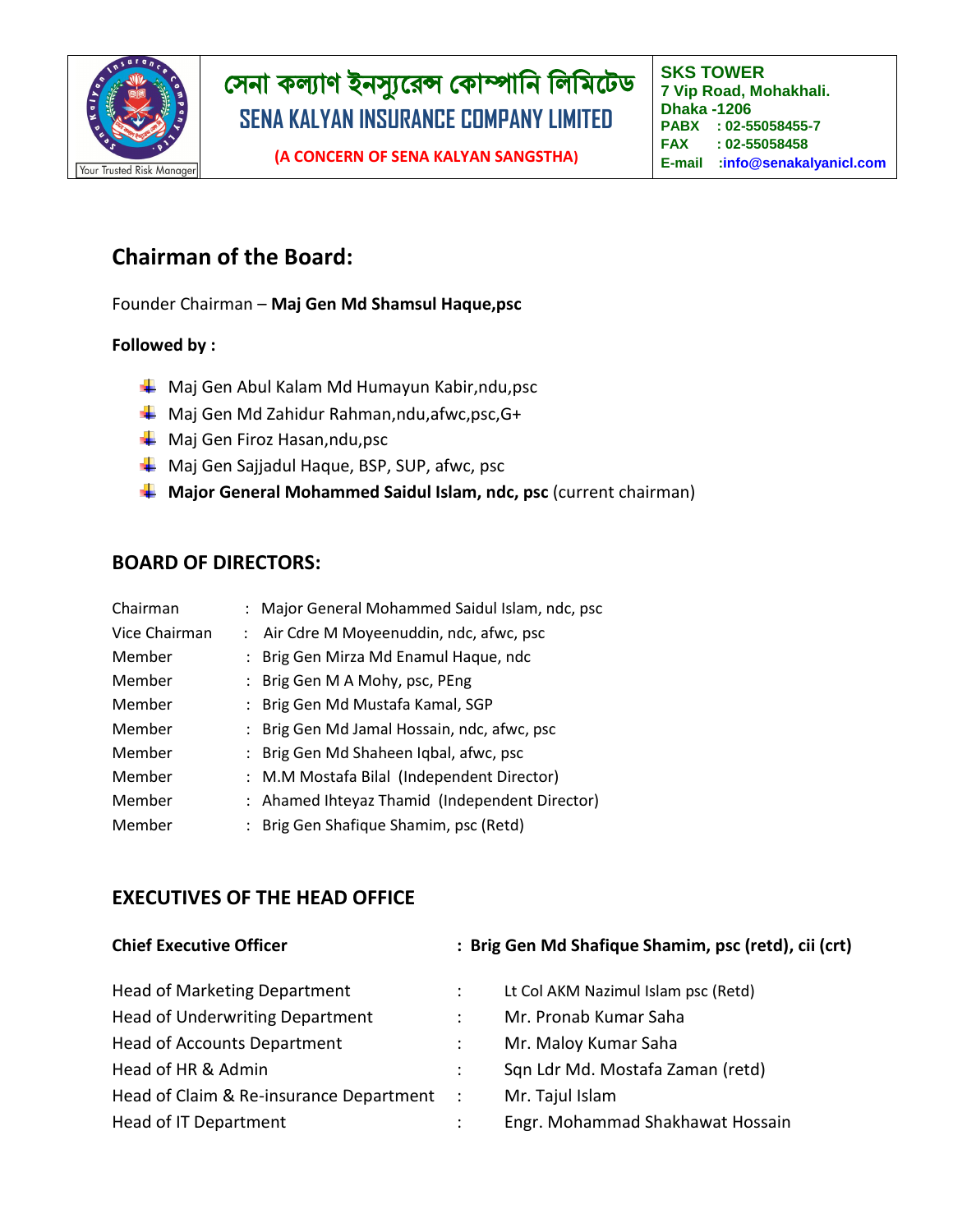

## **SKICL Capabilities**

- $\triangleright$  We have been in the Bangladesh Insurance market for last 08 (eight) years and we are operating through 08 (eight) Branches throughout Bangladesh.
- $\triangleright$  We derive strength from our long standing relationships with big corporate houses.
- $\triangleright$  We manage large risks typically of industrial all risks, property all risks, textile, spinning Erection all risks, Contractors' all risks, Marine hull, Oil & Gas, Petrochemical, Steel & Power Project, Cement and all types of non-life business.
- $\triangleright$  We have developed strong business relationships with Bangladesh & Overseas Re-Insurers and successfully placed various Reinsurance placements all over the world.
- $\triangleright$  We provide online based general Insurance services through our 8 Branches and booths.
- $\triangleright$  Re-Insurance with SBC and foreign re-insurers.
- $\triangleright$  Risk Management & Claims Consulting.
- Provide insurance advice to insured (Banks, Industries, companies, individuals etc)
- $\triangleright$  Provide co-insurance service to other insurance companies.
- $\triangleright$  Provide Insurance guarantee (as trustee) to various banks or companies.

### **Re-Insurance Protection:**

We believe that reinsurance is a tool which not only covers the financial exposure of the company but, in a way, also provides the company with contingent capital to underwrite more business and as well as prompt claim settlement of the valued client. Hence, we have started our journey to give financial safety & security of our client. Our valued clients have nothing to worry of the insured's property. We have good Treaty arrangement with Sadharan Bima Corporation and from the very beginning we are taking proper re-insurance protection from them.

At present, hundred per cent of the total portfolios of the company is re-insured with the stateowned Sadharan Bima Corporation , Bangladesh, the only re-insurer of the country under treaty agreement**.**

Besides, we obtain Facultative re-insurance protection from overseas reinsurer i.e. XL CATLIN (UK), GIC ( INDIA), New India (INDIA), KLAPTON (UK) for various classes of business and looking for in the coming days to arrange reinsurance coverage with some other noted overseas Reinsurers.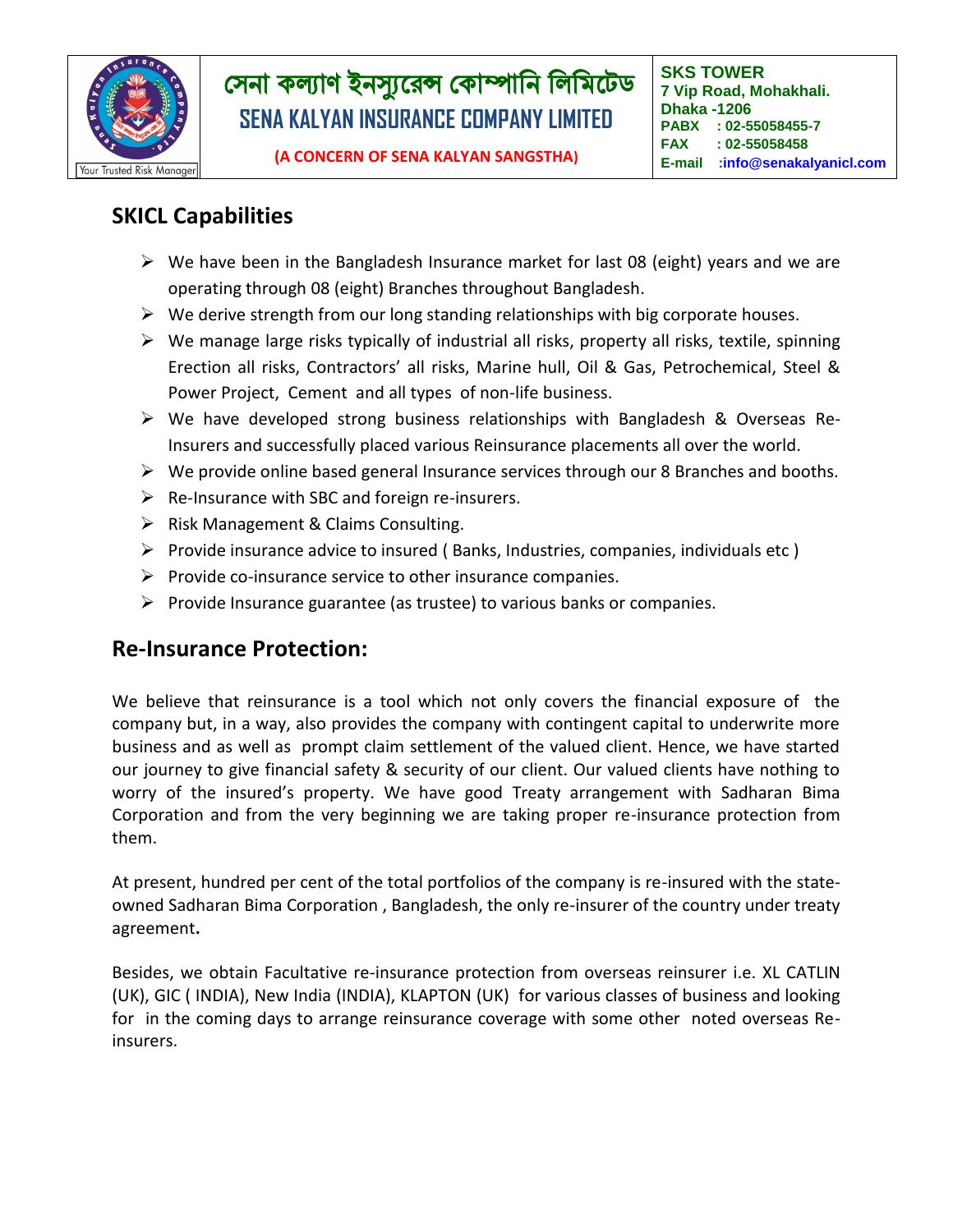

## **Claim Settlement:**

The effectiveness of an insurance program is put to test in the event of a claim. As a sincere & disciplined army owned organization, we always believe that prompt settlement of claims is a very important strategy to procure insurance business as well as making confidence in their clients.

Our claims team, headed by qualified personnel with rich insurance experience, assists our clients in a host of activities e.g liaising with the surveyors, inspection of the site of loss, documentation of claims. This service is gratis. The underlying objective is to help the insured to get the claim within shortest time without hassle. Our role does not stop at that as our Risk Management Team draws up learning's from each mishap and offers appropriate advice to our clients towards preventing recurrence of losses.

## **Claim**

We commenced our business in 2014 and we have so far settled claims amounting

Tk =  $62,79,46,917/$ - in various classes of business..

## **Our Valuable reinsurance brokers/intermediaries till date**

- $\triangleright$  Deinon Insurance Brokers LLC, Dubai, UAE
- $\triangleright$  K.M Dastur Brokers Pvt. Ltd, Malaysia
- $\triangleright$  Marsh Ltd, London, UK
- $\triangleright$  SKICL Services, Dhaka, Bangladesh
- $\triangleright$  Protection RE, Manama, Bahrain
- Manoj Reinsurance Brokers Ltd, Dubai, UAE

#### **AUDITOR OF THE COMPANY:**

**Mahfel Haq & Co.** Chartered Accountants BGIC Tower  $(4<sup>th</sup>$  floor) 34 Topkhana Road Dhaka, Bangladesh. Email: [info@mahfelhaq.com](mailto:info@mahfelhaq.com)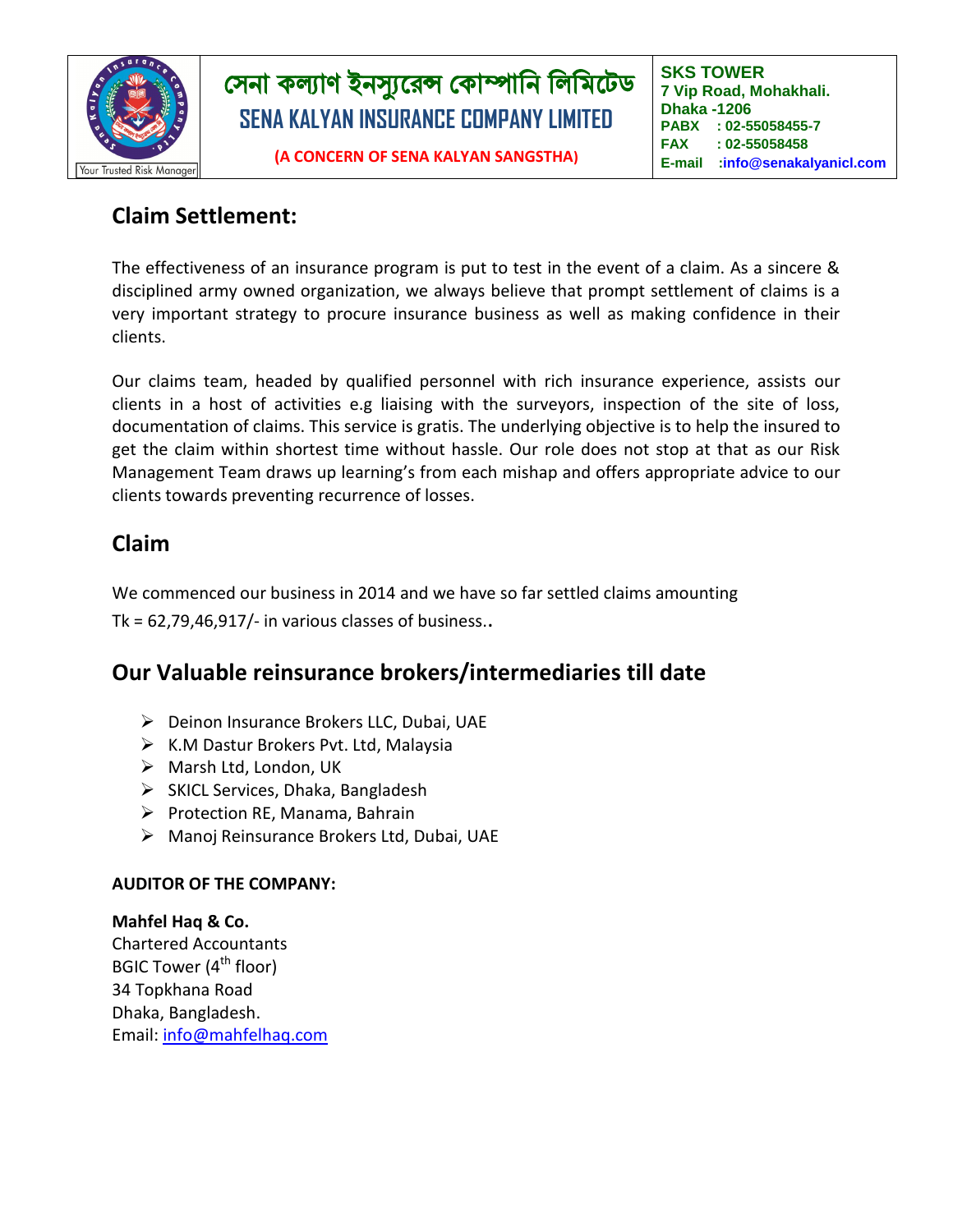

**SKS TOWER 7 Vip Road, Mohakhali. Dhaka -1206 PABX : 02-55058455-7 FAX : 02-55058458 E-mail :info@senakalyanicl.com : info@senakalyanicl.com**

**(A CONCERN OF SENA KALYAN SANGSTHA)**

### **Our Valuable Partners**

We have already established business relationship with reputed business houses including Multinational companies of Bangladesh. To mention the names of a few of those organizations of Dhaka & Chattogram Zone:

- $\triangleright$  Opex Sinha Group
- $\triangleright$  Bashundhara LP Gas
- United Hospital Ltd
- $\triangleright$  Sena Kalyan Sangstha
- $\triangleright$  Bashundhara Industrial Complex
- > Trust Securities & Logistic Services
- $\triangleright$  CSD Bangladesh
- > Mongla Cement Factory
- $\triangleright$  Trust Bank Ltd.
- $\triangleright$  Summit Communications Ltd
- $\triangleright$  Chittagong Flour Mills
- $\triangleright$  Fauji Flour Mills
- $\triangleright$  Diamond Food Industries
- $\triangleright$  Sena Hotel Development Ltd.
- ▶ Radisson Blue Water Garden Hotel
- Hotel International Ltd.
- $\triangleright$  Bluestar Services
- $\triangleright$  Asian Power Generation
- $\triangleright$  Savoy Ice Cream Factory
- $\triangleright$  Sena Filling Station(C.N.G),
- $\triangleright$  Khondokar Group
- $\triangleright$  Sea Resources Ltd.
- $\triangleright$  PEB Steel Alliance Ltd
- $\triangleright$  Robust International
- $\triangleright$  Sena Kalyan Electric Industry
- $\triangleright$  BRASCO
- $\triangleright$  Drug International Ltd
- $\triangleright$  Ashik Rafsan Trading
- $\triangleright$  Riaz Furniture House
- Wastechem International Ltd.
- $\triangleright$  Bayazid Industries
- $\triangleright$  N. H. Khan Library
- $\triangleright$  Aziz Enterprise
- $\triangleright$  Buro Bangladesh
- $\triangleright$  Mamun enterprise
- $\triangleright$  Sark Bangladesh
- $\triangleright$  Diganta Media Corp.
- $\triangleright$  Parents Enterprise
- $\triangleright$  Bashundhara Paper mills Ltd,
- $\triangleright$  Meghna Cement Mills Ltd.
- $\triangleright$  Tanman International
- > International Relief Agency CARE Bangladesh
- RYK Lube Oil Industries Limited
- Otto Spinning LTD.
- $\triangleright$  Kohinoor Trading
- $\triangleright$  Silver Line Group
- United Airways (BD)Ltd.
- $\triangleright$  Bangladesh National Cadet Corps
- $\triangleright$  Bangladesh Ordnance Factory
- $\triangleright$  Combined Military Hospital
- $\triangleright$  Bangladesh Machine Tools Factory Ltd.
- $\triangleright$  Bangladesh University of Professionals
- $\triangleright$  ATN Bangla
- Summit Power LTD.
- $\triangleright$  Cellular Mobile (PTE) Limited.
- > DAEYU Bangladesh LTD.
- $\triangleright$  SQ Celsius Ltd.
- SCAXO SMITHKLINE LTD.
- $\triangleright$  SML Packaging Solution Bangladesh Limited
- $\triangleright$  ENAM Medical Hospital (PVT) LTD.
- Eastern Bank Limited, Fenchugonj Branch
- $\triangleright$  Dutch Bangla Bank LTD., Mohakhali
- $\triangleright$  BD Foods Limited.
- $\triangleright$  CA Knitwear LTD.
- > N.A.Z. Bangladesh LTD.
- $\triangleright$  True Aviation Ltd.
- $\triangleright$  Sky Capital Alliance
- $\triangleright$  US-Bangla Airlines
- $\triangleright$  Partex Group of companies Ltd.
- $\triangleright$  ABA Group
- ▶ Walton Group
- $\triangleright$  Tk Group
- $\triangleright$  Joshim Enterprise.
- $\triangleright$  Rashid Krishi Khamar Ltd
- $\triangleright$  Afser Group Bangladesh
- $\triangleright$  Amanat Shah Group